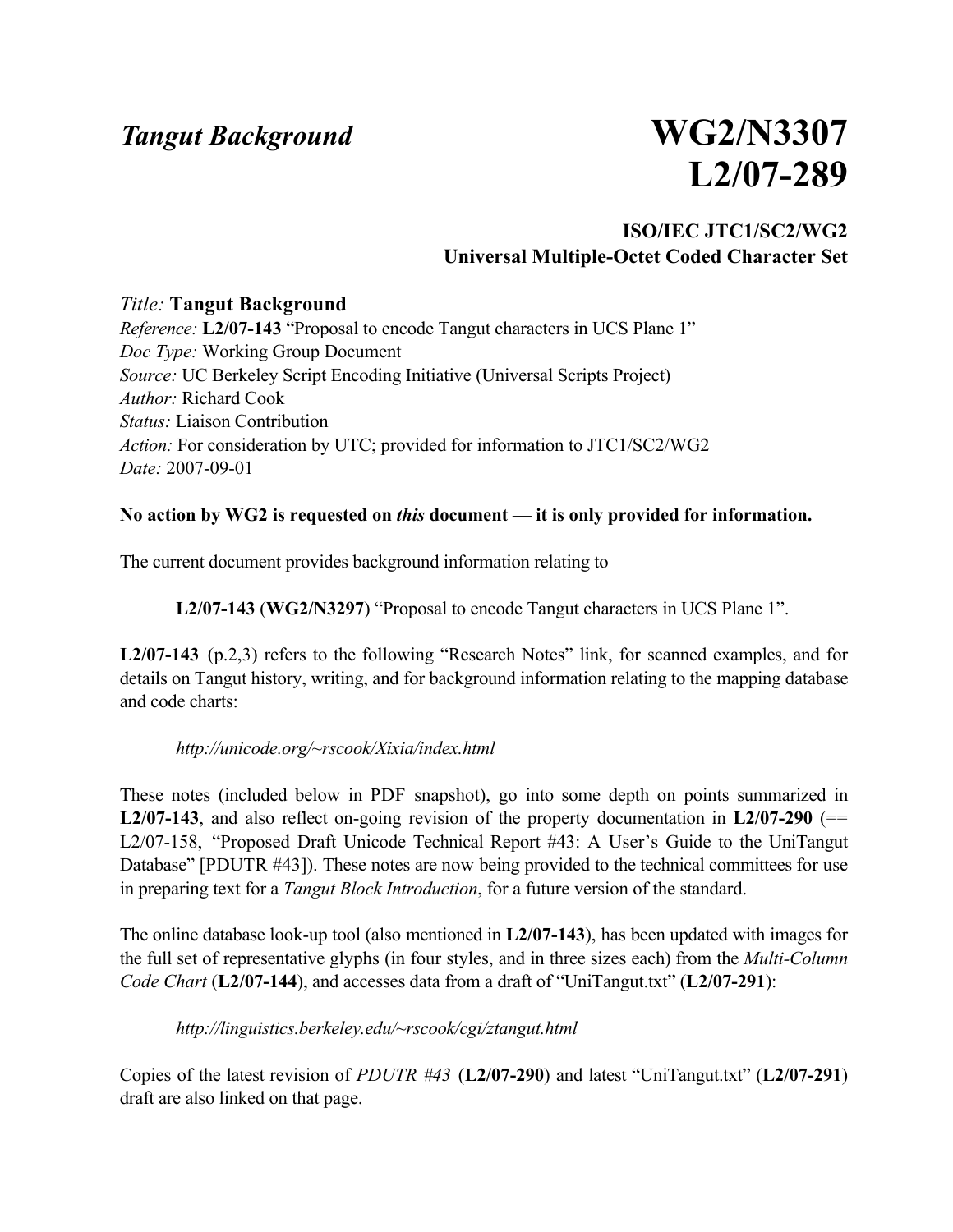**[\[URL](http://unicode.org/~rscook/Xixia/) ; [L2/07-289 = WG2/N3307](http://linguistics.berkeley.edu/~rscook/UTC/Tangut/)]**

辞尾 陨 款 袤 風

## **Tangut (X xià) Orthography and Unicode**

## **Research notes toward a Unicode encoding of Tangut**

**by [Richard Cook](http://socrates.berkeley.edu/~rscook/html/writing.html)**

**[STEDT](http://stedt.berkeley.edu/), [SEI,](http://www.linguistics.berkeley.edu/sei/) [Unicode](http://unicode.org/)**

 $($ , 1997:4)

'A Tangut character generally consists of many strokes, and so the Tangut written language is one of the most difficult in the world.'

"由於西夏字筆畫繁多, 是世界上最難識的文字之一."

L Fànwén (*Tangut/Chinese Dictionary*, 1997:11)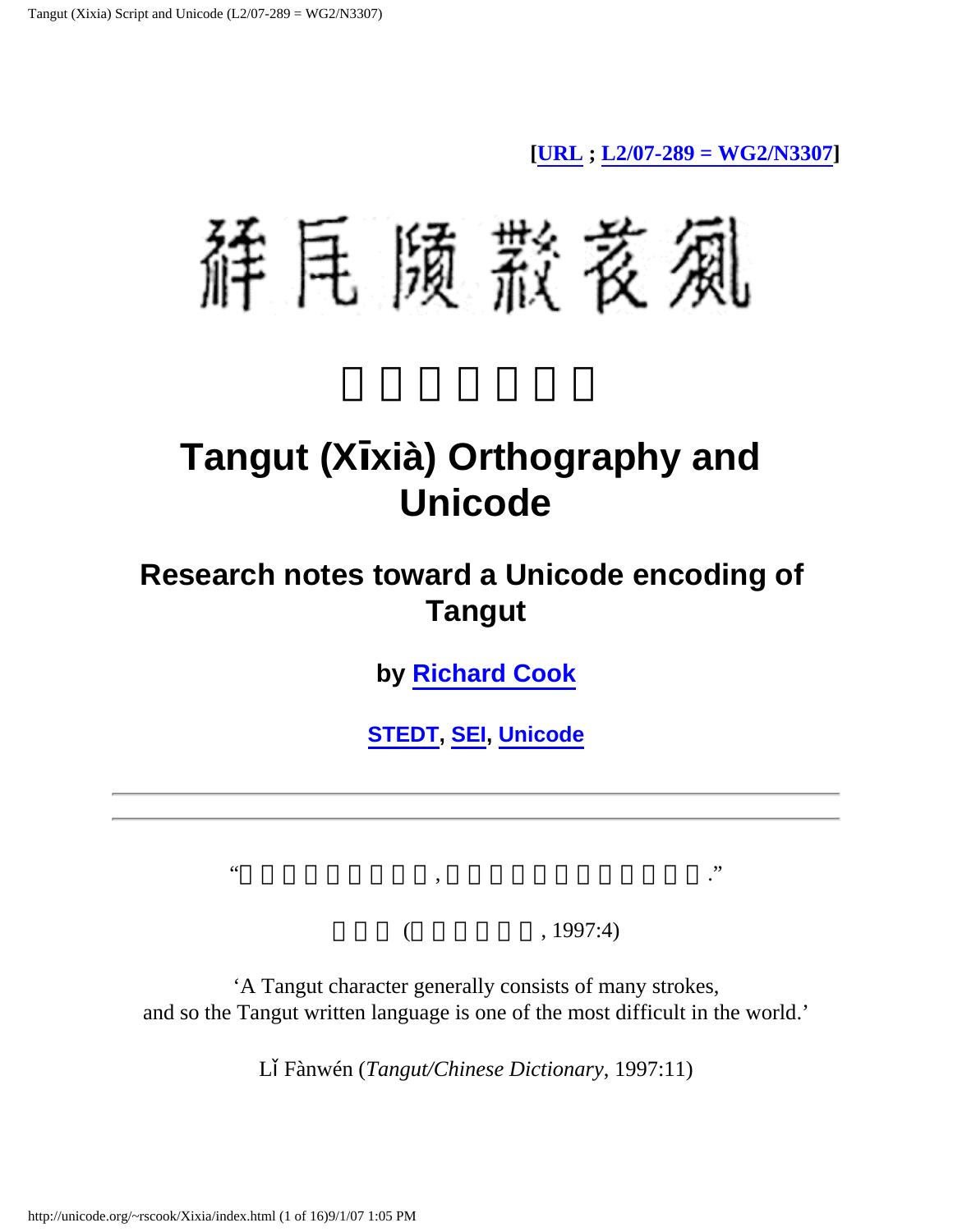$X$  xià (a.k.a. [Tangut](http://en.wikipedia.org/wiki/Western_Xia#Name);  $\qquad \qquad , \qquad \qquad , \qquad \qquad ,$  $; CH:2063;$   $; cf.$   $1997:302.1572$  is an extinct Sino-Tibetan  $(ST)$  language of central China  $($ , modern Níngxià Yínchu n; GMR 1979.2:41;  $[N38.4, E106.3]$  $[N38.4, E106.3]$  $[N38.4, E106.3]$ ). Conquered by the Mongols in 1227, there were 10 emperors total, spanning some 190 years. Tangut is sometimes thought to bear an especially close affiliation to Qiangic ( cp. CH:1875; [JAM:2004,](http://stedt.berkeley.edu/pdf/JAM/Xixia_Qiangic-Gong_Festo.pdf) "'Brightening' and the place of X xià in the Qiangic branch of Tibeto-Burman"), and vestiges of Tangut speech are said to be found in minority languages of  $\qquad$  G nsù and  $\qquad$  Sìchu n provinces ( $\qquad$  = Muya = Mi-nyag;  $\longrightarrow$  ;  $\longrightarrow$  ; 1997:2,11). The script and language have been studied in growing detail since the beginning of the 20th century, by Russian, Chinese, Swedish, Japanese, and American paleographers and phonologists (paleography is a criterion for phonology here), following [discoveries](#page-6-0) in the early 1900s, and gradual publication of a number of manuscripts (some only published in the late 1990s).

The 12th century Tangut rulers, asserting their independence from the Chinese, began to use Tangut as the official language, and decreed that a writing system should be developed, and that classical Buddhist and Chinese texts should be translated. Like the Chinese writing system which served as its conceptual model, the Tangut script (a.k.a.  $X$  xià Wén,  $H$ éx Zì,  $F$  n Wén,

Tángg tè Wén,  $\ldots$ , ....) is a heterographic syllabary, which is to say that the writing is phonographic and syllabic (syllabographic), each element of the syllable canon having multiple representations, the representation of a specific member of any given homophone class being semantically motivated. Both cursive and square forms of Tangut writing are known, though the standard writing is the latter. There are also ornamental styles of Tangut writing, for example, there is a [Seal Script form](#page-13-0) styled after Chinese

 zhuànt . As in modern Chinese writing, each Tangut syllabograph is confined to a roughly (depending on the style or font) uniform em-square and conjoins elements drawn from a set of stroke primitives, this set being an [extension](#page-15-0) of that refined in the Sòng Chinese orthographic and lexicographic [traditions.](http://www.dkuug.dk/jtc1/sc2/wg2/docs/n3063.pdf)

The Tangut script is componential, which is to say that similar assemblages of strokes recur in different characters, and these recurrent elements are variously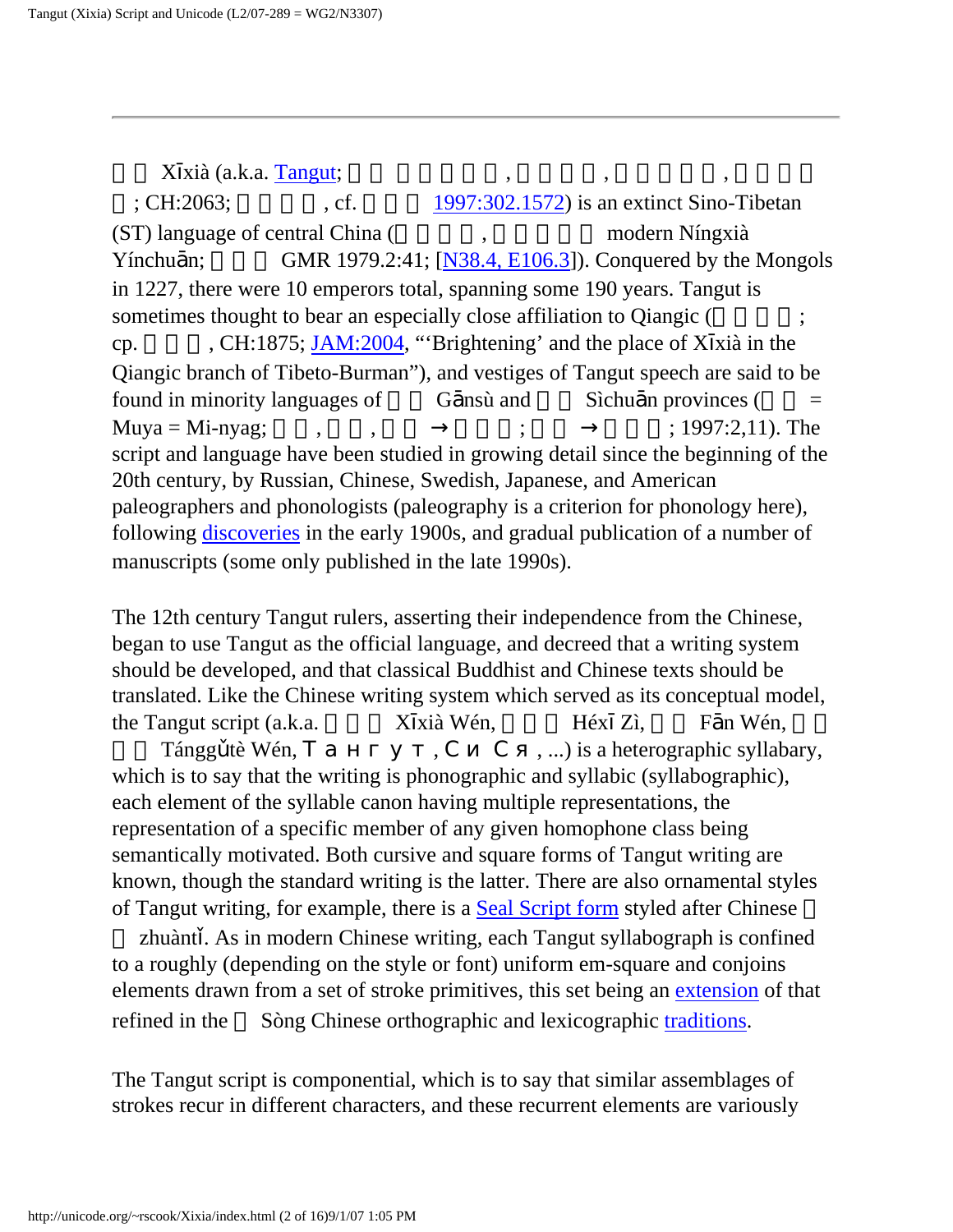used as classifers for indexing (several competing bùsh u *radical/stroke* and also *component* schemes have been developed by modern scholars). Thus, Tangut script elements may be described using a stroke-based [CDL](http://www.wenlin.com/cdl/), and in fact, structural analysis (as by Nishida and Kychanov) of this complex script would benefit greatly from future use of slightly augmented [CJK](http://www.wenlin.com/cdl/#jarg) CDL. Unlike Chinese writing, Tangut script elements (characters and components) are said to be wholly lacking in pictographic basis, which is to say that there do not appear to be native traditions seeing the characters or components as stylized depictions of real-world objects. In this respect Tangut writing is the opposite of its ST cousin Nàx Tomba (<sup>1</sup>Na-<sup>2</sup>khi <sup>2</sup>Dto-<sup>1</sup>mba), which is primarily pictographic (and rather nonphonographic).

All Tangut characters are highly reminiscent of Chinese characters (more or less so, depending upon the calligrapher), and give the general impression that squinting hard might bring them into focus as some form of ancient Chinese writing. But even to native Chinese readers the Tangut script is strange and impenitrable. A story was told to me by an historian at Academia Sinica of the discovery in Míng-Q ng times of a stela bearing Tangut writing: the people were convinced that it was the work of the devil, and walled it up to protect themselves from its evil influence (they were too afraid to simply destroy it). Tangut characters are not simply non-standard (heretical) Chinese characters: rather, they write a non-Chinese language, and constitute a unique and innovative offshoot of sinitic graphological traditions. Unlike Vietnamese *Chu Nom* and Japanese *Kanji* (also writing non-Chinese languages), Tangut characters use several non-CJK stroke types and have mostly unanalysable (from a CJKV perspective) components. Tangut script lies completely outside CJK lexicographic traditions and outside the scope of UCS CJK unification, and Tangut characters are *not* treated as CJK ["ideographs"](http://www.wenlin.com/cdl/#jarg).

In contrast with Chinese and Chinese-derived scripts, which have well-defined graphological traditions filtered through standardizing reanalyses in the Eastern Hàn Dynasty  $(121 \text{ A.D.})$  ; see [Cook 2003](http://linguistics.berkeley.edu/~rscook/html/writing.html#EHC)), there seems to be no surviving comparable native analysis of the Tangut script elements (cp. *Wén H i*). The "components" (according to some analysis) of Tangut characters are sometimes independent characters, but the contribution to (role in) the character composition (aside from contributing to the formation of a unique sign) is not always clear. Some few Tangut characters and components seem in fact to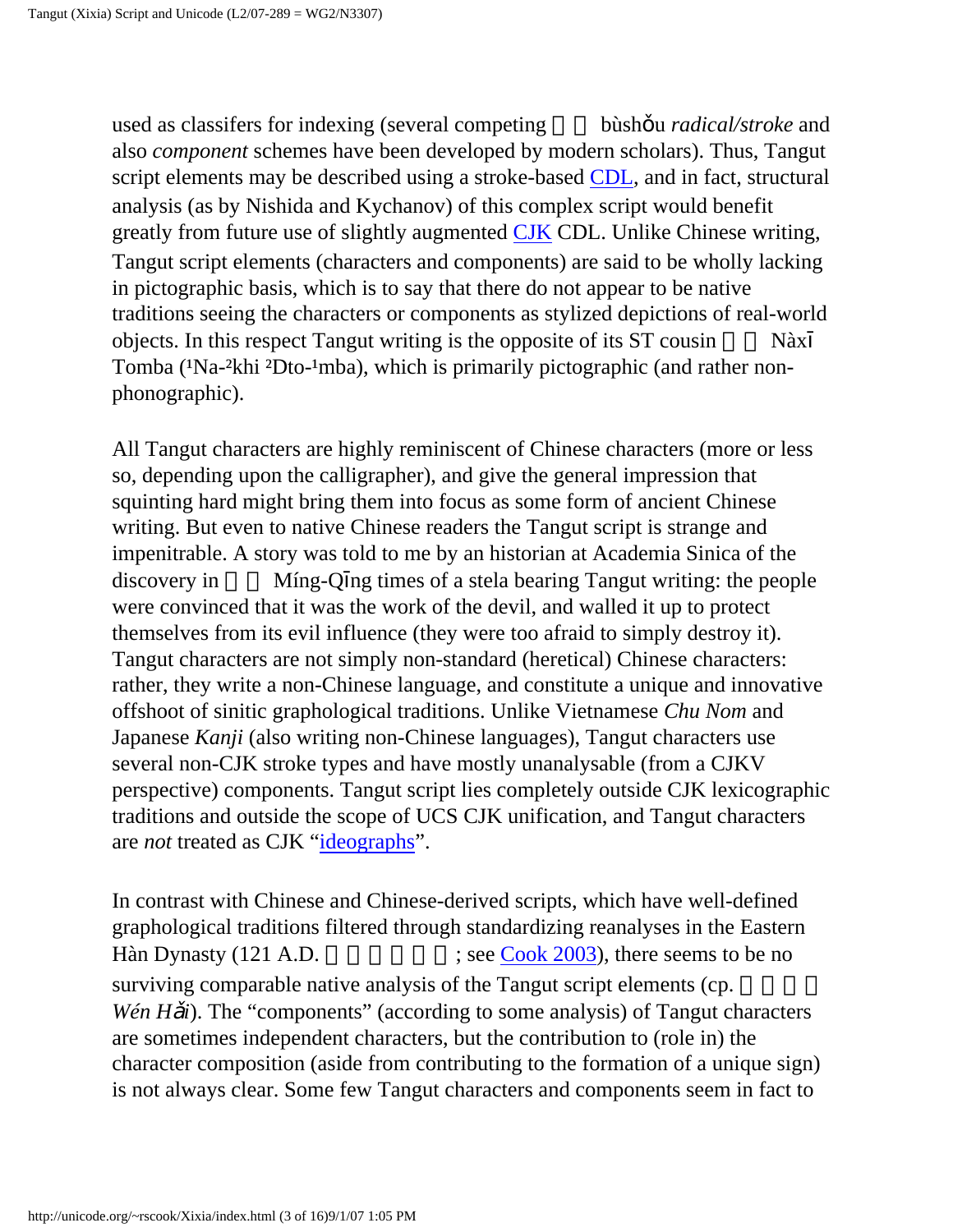be abbreviations or variant forms of Chinese characters, though the vast majority do not.

For example, the Tangut character  $\mathbf{\hat{B}}$  *wuo* 'round' ( LFW 1997:4743) seems to be a simplified writing of Chinese  $($   $)$  yuán (< [SBGY:](http://www.unicode.org/Public/UNIDATA/Unihan.html#kSBGY)110.14, 142.15, 396.06 /Gju n/, /Gjuan/, /Gju ns/) 'round'; it is used as the left-side component in several other characters with 'round' meanings, and so seems to serve as semantic determiner in those compounds. As another example, the Tangut characters  $\frac{44}{1997}$  (LFW 1997:3745) *dzja* 'surname' and  $\frac{44}{19}$  *dzji* 'male' (' 1997:3746) both seem to be variant writings of Chinese  $x$ ióng (< SBGY 026.06 /Gju /) 'male (bird)': the phonetic component g ng ( $\lt$  SBGY  $201.46$  /ku  $\prime$  'arm') of Chinese is given unique form in the Tangut (unattested in known Chinese variants), such that is miswritten (from the Chinese perspective) rather like Chinese d ng  $\langle$  SBGY 032.30/tuo /) 'winter'; the zhu 'bird' component written on the right-side of both, in the latter writing (3746) has a rather conservative form of the Chinese (clearly derivative of Eastern Hàn traditions, giving an explicit loop for the head of the bird, as in the Hàn Small Seal Script), whereas the former writing (3745) used for the surname is the normal simple Chinese form . The 'bird' component of the Tangut 'male' writing is productive in the script (e.g. on the left side of LFW 1997:5567..9, 5543, 5282), but the contribution (phonetic or semantic) in those writings is unclear.

Such examples of relatively obvious parallels to Chinese characters are the exception: most Tangut characters make use of unanalysable (from a CJKV perspective) components, themselves comprised of decidedly [non-CJK stroke](#page-15-0) [types.](#page-15-0) It may turn out that a comprehensive and persuasive graphological analysis of Tangut will appear in the future, but such work has not yet (to my knowledge) been accomplished, and a great deal of groundwork remains to be done. Nevertheless, the character repertory itself is very clearly delimited, as we shall see below.

The 2h ngy ng Yánji yuàn Academia Sinica [Linguistics Institute](http://www.ling.sinica.edu.tw/)  $X$  xià type face and mapping database, which played a key part in the early stages of the [UCS Proposal](http://linguistics.berkeley.edu/~rscook/UTC/Tangut/) development, were developed by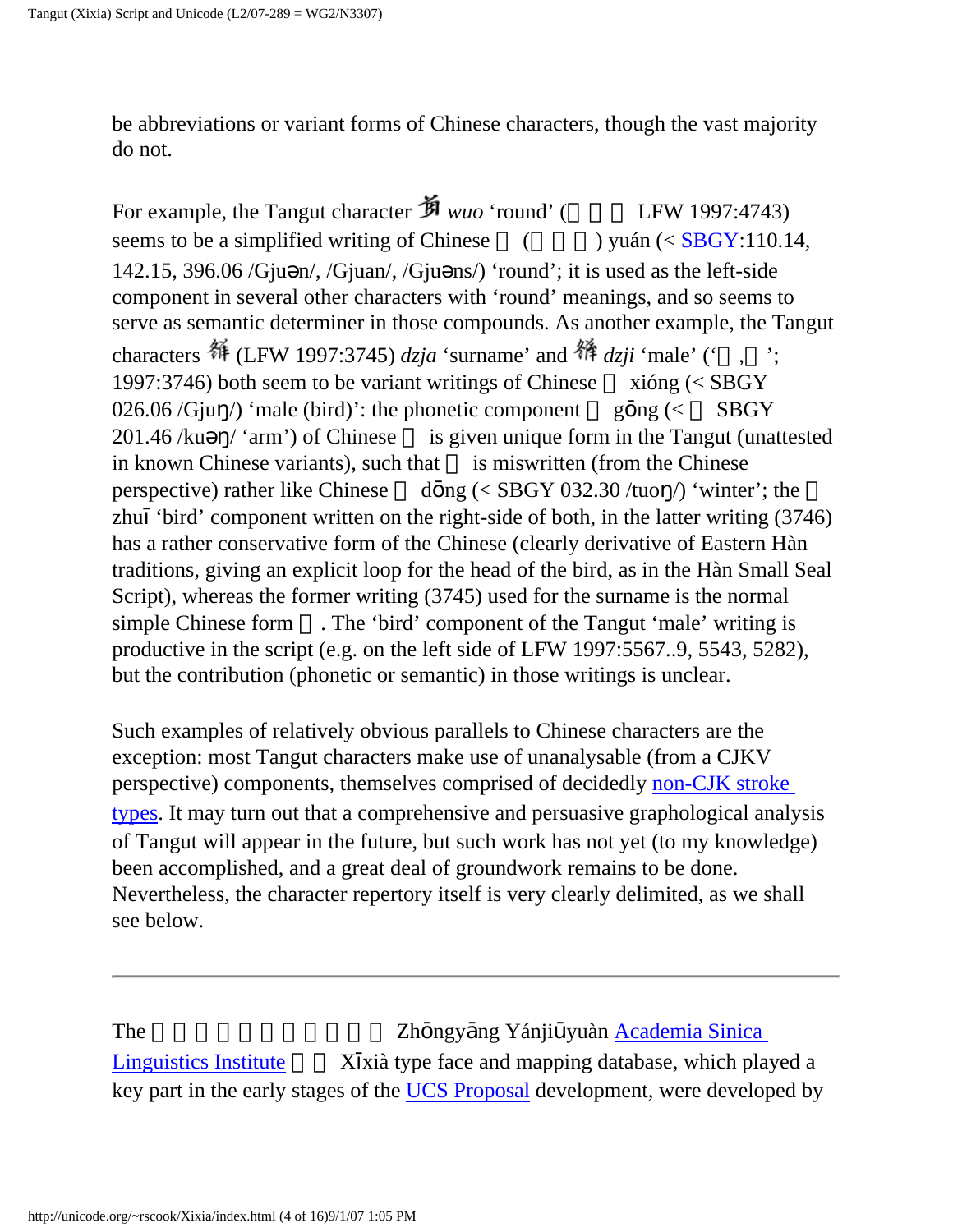<span id="page-5-1"></span>researchers under the direction of the historical phonologist Prof. Gong Hwang-cherng (G ng Huángchéng). The primary source for this work was a native 12th century Tangut phonological text with the Chinese title *Tóngy n* 'Homophones' (TY; X xià name /Ge\_ l u/ 'sound same', TYYJ:417- 43B48, 469-53A72). A database was constructed on the basis of the character forms catalogued in collation of editions of this text analyzed by  $L$ Fànwén (1932-; a.k.a. , LFW) in his study *Tóngy n Yánji* ['Homophony' Research; TYYJ] (1986). This database originally contained mappings for a total of 5,805 Tangut characters: in the proofing process, a total of 4 omissions were found, bringing the total for this data set (and for the "W" column TY source font in the [Multi-column Code Chart](http://linguistics.berkeley.edu/~rscook/UTC/Tangut/)) to 5,809 TY Tangut characters (the following 4 missing TY characters were added, and assigned virtual TY indices [TY9990..TY9903]: LFW 1997: 2585, 3007, 3044, 4480).

<span id="page-5-0"></span>In his introduction,  $L$  Fànwén wrote ([1986:](#page-10-0)1) [and I translate, inserting my notes in square brackets]:

 $\alpha$  $\sim$  2002.  $(1125)$ ,  $(225)$ ,  $(225)$ ,  $(225)$ ,  $(225)$ ,  $(225)$ ,  $(225)$ ,  $(225)$ ,  $(225)$ ,  $(225)$  $(1132)$  ,  $(1176)$ ) ,  $(1187)$  $\,$ ,  $\,$ ,  $\,$ ,  $\,$ ,  $\,$ ,  $\,$ ,  $\,$ ,  $\,$ ,  $\,$ ,  $\,$ ,  $\,$ ,  $\,$ ,  $\,$ ,  $\,$ ,  $\,$ ,  $\,$ ,  $\,$ ,  $\,$ ,  $\,$ ,  $\,$ ,  $\,$ ,  $\,$ ,  $\,$ ,  $\,$ ,  $\,$ ,  $\,$ ,  $\,$ ,  $\,$ ,  $\,$ ,  $\,$ ,  $\,$ ,  $\,$ ,  $\,$ ,  $\,$ ,  $\,$ ,  $\,$ ,  $\,$ ,

'The *Tóngy n* (TY) text is an imperial X xià rhyme book compilation, important for the study of Tangut language, literature and especially phonology. The earliest printing of this book dates to the year 1125, and reprinted in 1132, these are known as the old editions of the text. Around the year 1176 the famous Tangut scholar Liáng Déy ng revised the text, and in the year 1187 reprinted what is known today as the new or reprint version of the text.'

"目前海內外流行版本, 即羅福成先生的手抄刊印本, 為西夏正德六年 (公元  $1132$  )  $\qquad \qquad .$  $1909$  (P. K. Kozlov)  $(M, V, \text{Sofronov})$  $(1968)$   $\therefore$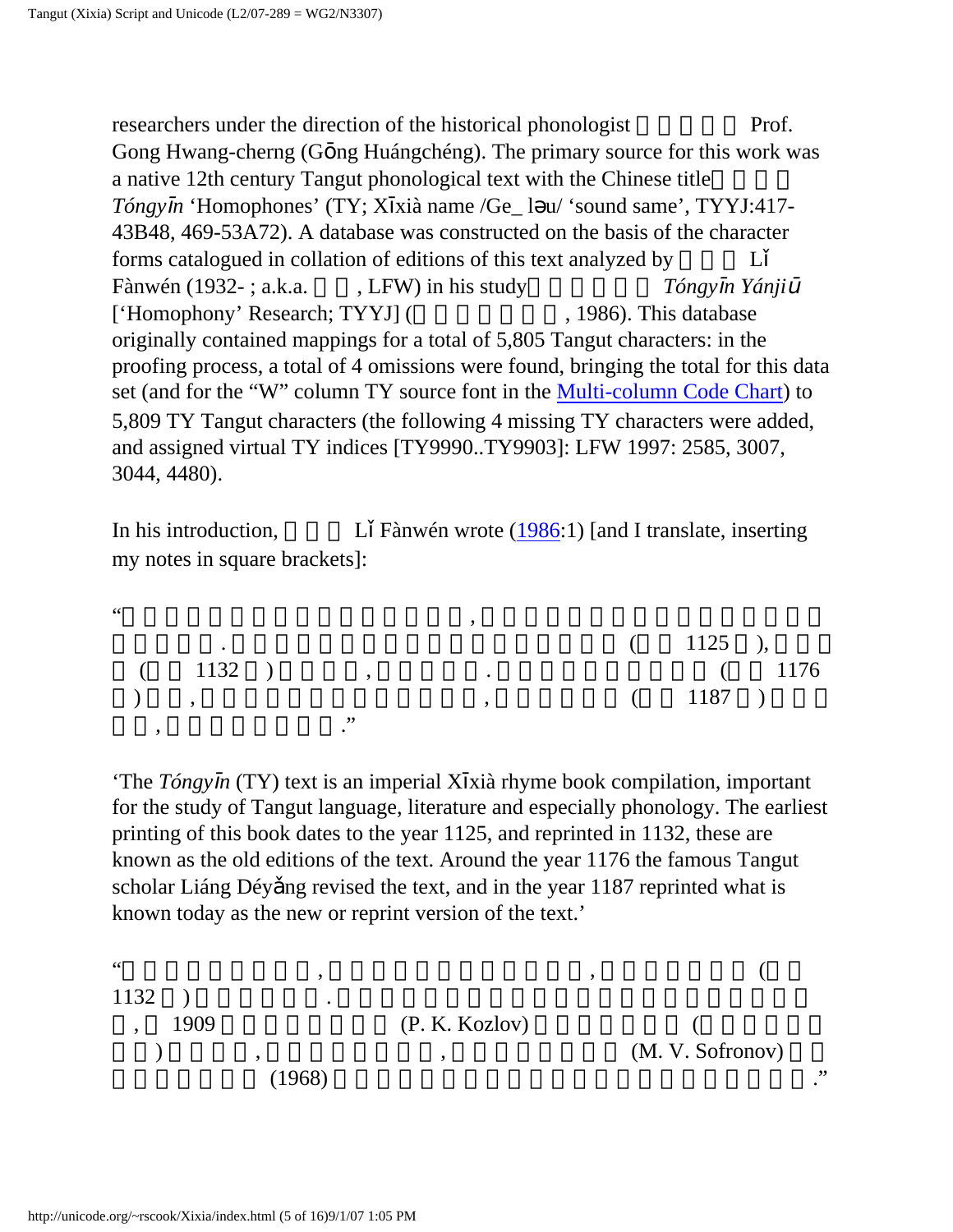<span id="page-6-0"></span>'The current Chinese editions of the text derive from the hand copy of Luó Fúchéng [made by his father Luó Zhènyù (1866-1940) in 1919, first published in Japan, and published in 1935 in China; see L Fànwén 1986:926]. This is a copy of the old text of 1132. The old and new texts were excavated by [Kozlov](http://en.wikipedia.org/wiki/Pyotr_Kuzmich_Kozlov) [Personstanded] in 1909 at ancient H ishu (modern Éjìnàqí [a.k.a. [Khara-Khoto\]](http://en.wikipedia.org/wiki/Khara-Khoto), in inner Mongolia) and taken back to Russia. The originals up to the present have not been published [\*\* this is no longer true, as of 1997; see *H ishu chéng Manuscripts Collected in the St. Petersburg Branch of the Institute of Oriental Studies of the Russian Academy of Sciences*, Vol. 7; Tangut Secular Ms.; Shanghai Chinese Classics Publishing House, 1997; ISBN: 7-5325-2213 X/Z-307; Sinica Ling. Lib.: 797.9 2652 6:7], and are only known from Sofronov's 1968 *Tangut Grammar* [  $\lbrack$ .'

 $\mathcal{C}$ 

 $\,$ ,  $\,$ ,  $\,$ ,  $\,$ ,  $\,$ ,  $\,$ ,  $\,$ ,  $\,$ ,  $\,$ ,  $\,$ ,  $\,$ ,  $\,$ ,  $\,$ ,  $\,$ ,  $\,$ ,  $\,$ ,  $\,$ ,  $\,$ ,  $\,$ ,  $\,$ ,  $\,$ ,  $\,$ ,  $\,$ ,  $\,$ ,  $\,$ ,  $\,$ ,  $\,$ ,  $\,$ ,  $\,$ ,  $\,$ ,  $\,$ ,  $\,$ ,  $\,$ ,  $\,$ ,  $\,$ ,  $\,$ ,  $\,$ ,  $\lbrack . . . ] \rbrack$ "

'According to analysis of the published material it can be seen that the major difference between the old and new editions of the TY text relate to their respective tonal classifications: the old text in large part does not distinguish the even and rising tone classes, which are seen as homophones; the new text distinguishes the two tones, putting them in separate classes. ...'

 $(1986:14)$ : "



. 這部書自一九三五年出版至今整五十年了. 由於羅先生當時未見《文海》

'The academic contribution which Luó Fúchéng made with his hand-copied edition of TY is generally recognized. A full fifty years have gone by since the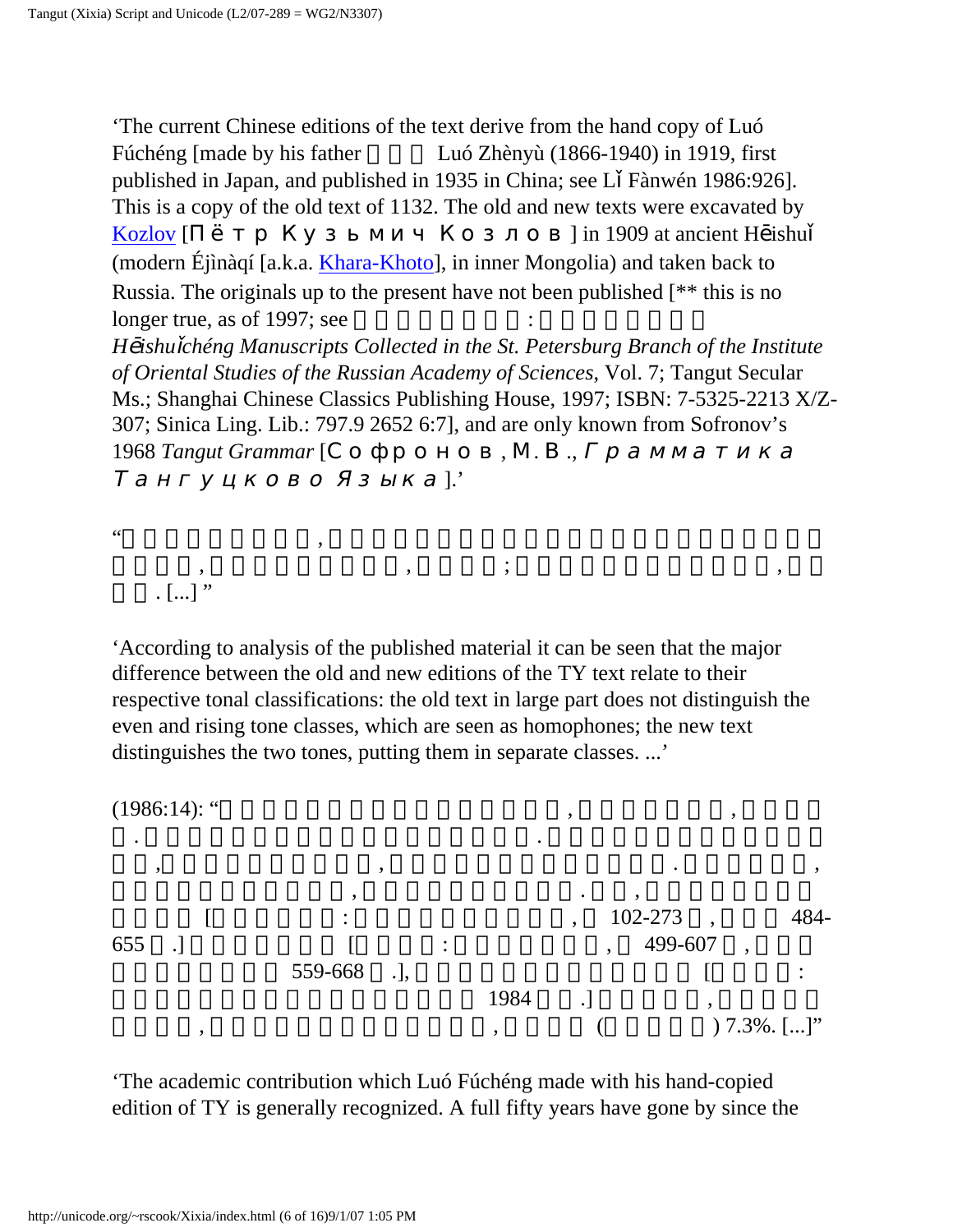book was first published in 1935. Because Luó had not seen the *[Wén H](http://babelstone.blogspot.com/2006/12/christmas-presents.html) i* [native Tangut dictionary] manuscript, and had not seen the new text of TY, but only had access to photos of the old TY text, materials at that time were lacking. He was unable to collate the different editions with complete accuracy, and slips of the pen and miswritten characters were difficult to avoid. Now, we have access to both old and new TY texts (thanks to Sofronov's *Grammar*), the *Wén H i* manuscript (thanks to Kepping et al.  $1969$  [  $\cdot$  .

Колоколов, . . Кычанов: Море письмен], and Sh J nb [1983], as well as the Tangut tomb inscription fragments (see L Fànwén 1984), and other primary resources. Collating the Luó Fúchéng text against these, we find a total of 864 errors, accounting for roughly 7.3% of the total text (including both large and small characters). [Tabulation of these errors follows.] [...]'

Some ten years later, in the *Introduction* to his *Tangut-Chinese Dictionary* L Fànwén (1997:15) says more about these numbers:

 $\frac{4}{3}$  6,000 (executive of  $\frac{6}{3}$ ).  $\therefore$   $\qquad 6,133,$   $\qquad 6,230'$ .  $\qquad \qquad 300$ , which is the set of  $\sim 6,000$  set of  $\sim 6,000$  set of  $\sim 9$  $5,800$ ,  $\therefore$ 

'The present dictionary collects altogether 6,000 characters (including variants [and duplicates]). The author of the Tangut national book *Tóng Y n* says in his preface that he wrote 6,133 main characters, and 6,230 annotation characters. The total number of *annotation characters* is not incorrect, but the count of *main characters* is over-estimated by about 300, and thereafter, as error breeds error, in academic circles down to the present day it is mistakenly reckoned that Tangut has about 6,000 characters. From extant materials we are certain that Tangut writing has only about 5,800 characters, and the rest are variants and mis-spellings.'

According to **Hán Xi** ománg (HXM), X xià characters were in use for a total of less than 500 years  $(1036-1502)$  [  $\qquad \qquad$   $, 2004.5$ :iii; 究》 (*On Tangut Orthography*; Ph.D. dissertation K246.3 H211.7, directed by L Fànwén)]; their use extended beyond the Mongol conquest  $(1227)$  for less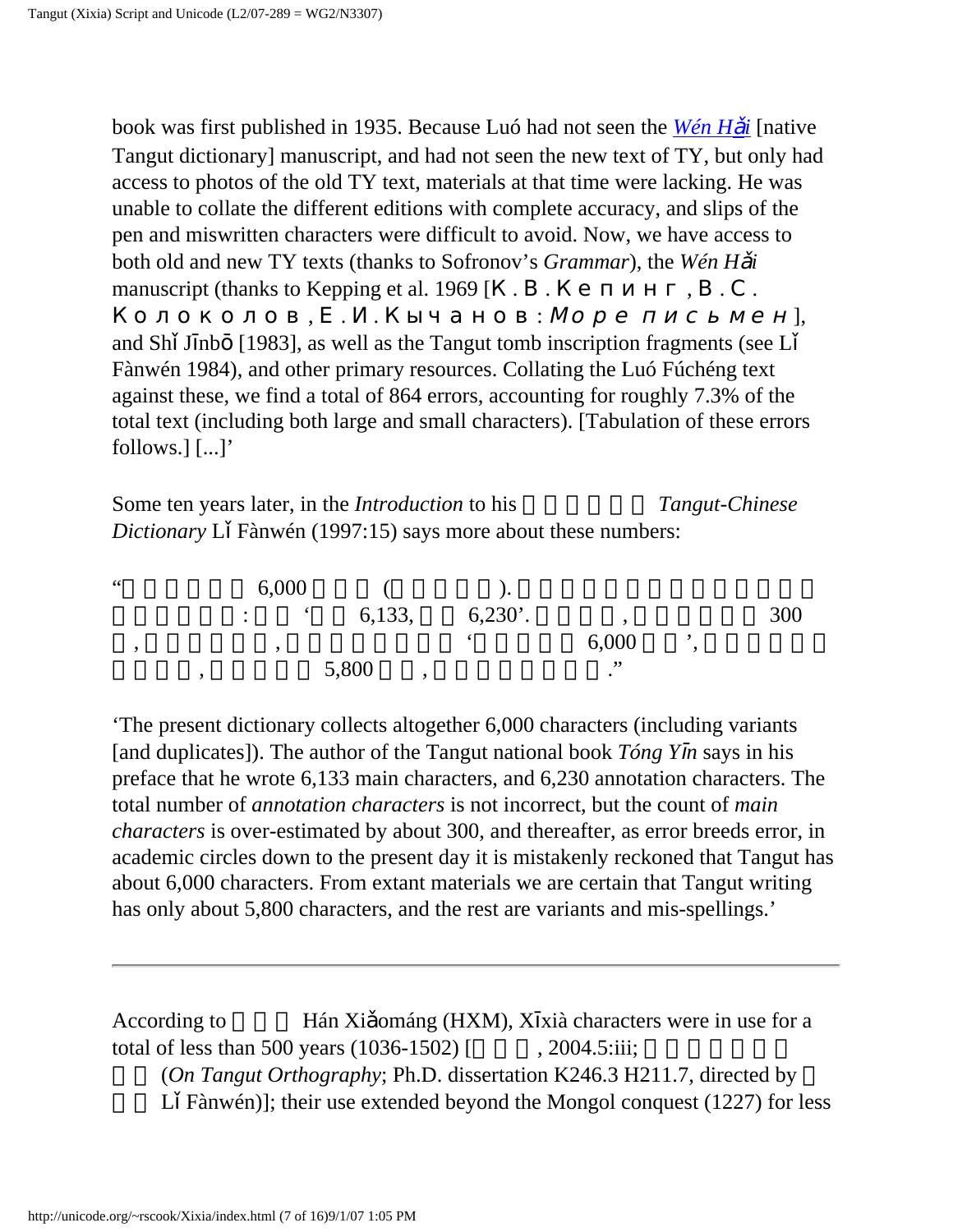than 300 years. HXM undertakes a comprehensive and systematic collation of Tangut characters, based on nine Tangut dictionaries (

, we have the set of  $\alpha$  ,  $\alpha$  ,  $\beta$  ,  $\beta$  ,  $\beta$  ,  $\beta$ 

), and catalogues a total of  $6,066$ forms, including 169 variants, 36 errors, and 5,861 unique 'standard-style characters' ("" zhèngzì 'orthography'). Because of the relatively short period of usage, and invention by decree, there is fairly little variation in character forms (L Fànwén 1997:11; especially relative to the Chinese script, which by comparison is written over perhaps 3,000 years, and reinvented, reanalyzed, and redefined periodically). HXM gives a complete set of mappings to the various primary manuscripts, to the *Xià-Hàn Dictionary* (L 1997), and to Sofronov (1968). HXM's total of 5,861 unique forms (larger by 21 than the Sinica TY inventory of 5,805 [+4; [see above](#page-5-0)] characters), is divided into 3 broad categories (given below as **1**, **2**, **3**).

- **Category 1** with the bulk of the graphs has 5,981 forms (tokens, including variants), distributed over 5,784 types (there are 197 variants; 5,784 + 197  $= 5,981$ ; the characters in this category are rather well attested in the surviving literature (occurring in two or more sources, including TY and  $WH$ , and have mappings to L (1997) and Sofronov (1968). Only **2** characters in this class lack mappings to L (1997), HXM  $1066 = \text{varclass } 1015$  (47B21) and  $1877 = \text{varclass } 1805$  (  $06B6,$   $0916.01$ ).
- **Category 2** contains only 22 poorly attested "" characters, occuring only once in a version of a primary lexical source (

); 7 of these have mappings to L  $(1997)$ , 2 of these 7 also having Sofronov (1968) mappings; there are no variant sets in this class. A total of **15** characters in this class lack mappings to L (1997): HXM varclasses: 5786, 5788, 5790, 5792, 5794, 5796, 5797, 5798, 5799, 5800, 5802, 5803, 5804, 5805, 5806).

• **Category 3** includes a total of 55 rare graphs, attested only in secondary lexical sources, or in commentaries; only 3 of these graphs have mappings to L (1997), and none has a mapping to Sofronov (1968); there are 7 variant pairs in this class, including mis-spellings. A total of **52** characters in this class lack mappings to L (1997): HXM varclasses: 5807, 5808, 5809, 5810, 5811, 5812, 5813, 5814, 5815, 5816, 5818, 5819, 5820, 5821, 5822, 5823, 5824, 5825, 5826, 5827, 5828, 5829, 5830, 5831, 5833, 5834,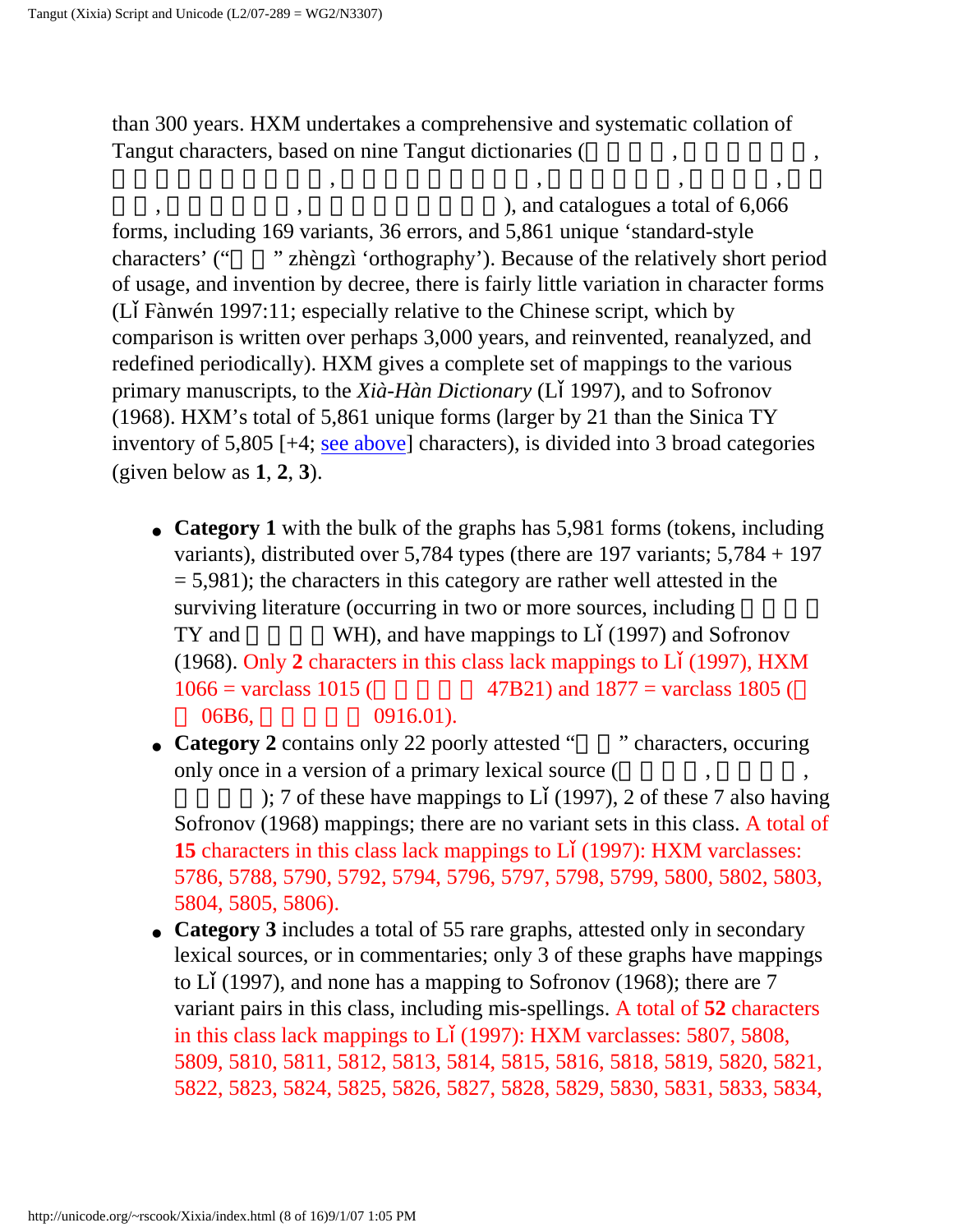5835, 5836, 5837, 5838, 5839, 5840, 5841, 5842, 5843, 5844, 5845, 5846, 5847, 5848, 5849, 5850, 5851, 5852, 5853, 5854, 5855, 5857, 5858, 5859, 5860, 5861).

HXM's multi-column text-based variant typology makes it clear that the Sinica character set includes all but two of the 5,784 Class 1 elements of the script, and that the Sinica character set also admits a total of 21 other forms which are distributed over Classes 1, 2 and 3. That is, by his analysis, each of these 21 forms is either a variant of a primary class member, or a secondary or tertiary class member. (The precise relation of the HXM varclasses to the Sinica character set is set forth in the [online Tangut mapping data](http://linguistics.berkeley.edu/~rscook/UTC/Tangut/).) As with [CJK Unified Ideographs](http://www.unicode.org/Public/UNIDATA/Unihan.html), the set of Tangut characters is somewhat ill-defined, due to manuscript deficiencies and scribal variation, and yet, it is anticipated that (barring unexpected manuscript discoveries) the total number of candidates for future Tangut encoding (beyond the [proposed repertory\)](http://linguistics.berkeley.edu/~rscook/UTC/Tangut/) will be small. As with CJK, issues relating to distinctive features and variant mapping can be handled by combination of variation selector ([VS\)](http://www.unicode.org/reports/tr37/) and higher-level protocol [\(CDL](http://www.wenlin.com/cdl/)). In contrast with CJK, although componentbased lexical classifiers (a) are in use for Tangut, the classifier systems are not standardized. Though it may be appropriate in the future to encode a block of Tangut Radicals (and perhaps even some stroke types), the present proposal does not include these: instead, we provide radical assignments and residual strokecounts in the mapping data, following several such systems (e.g. LFW 1986, 1997; HXM 2004; documented in [TR43\)](http://linguistics.berkeley.edu/~rscook/UTC/Tangut/). Character components or recurrent stroke patterns are best identified using CDL, the preferred method for indexing the members of this character set.

As mentioned in the proposal document, the first attempt to define a standard electronic encoding of Tangut was Grinstead's "Tangut Telecode" (*Analysis of Tangut Script*, Copenhagen: Scandinavian Institute of Asian Studies Monograph, 1971 [UCB DS 3 A2 S4 M6 No.8-10; ISBN 91-44-09191-5]). This early system, which assigns serial numbers to 5,819 characters and maps them to *Wén H i* (Kepping et al. 1969), apparently never became widely used. In more recent times, electronic Tangut data has been in use among Japanese and Russian scholars, based (it seems) primarily on the  $Mojikyo$  ( $\qquad$ ) character collection, which applies a Shift-JIS encoding to all  $6,000$  L Fànwén (1997) entries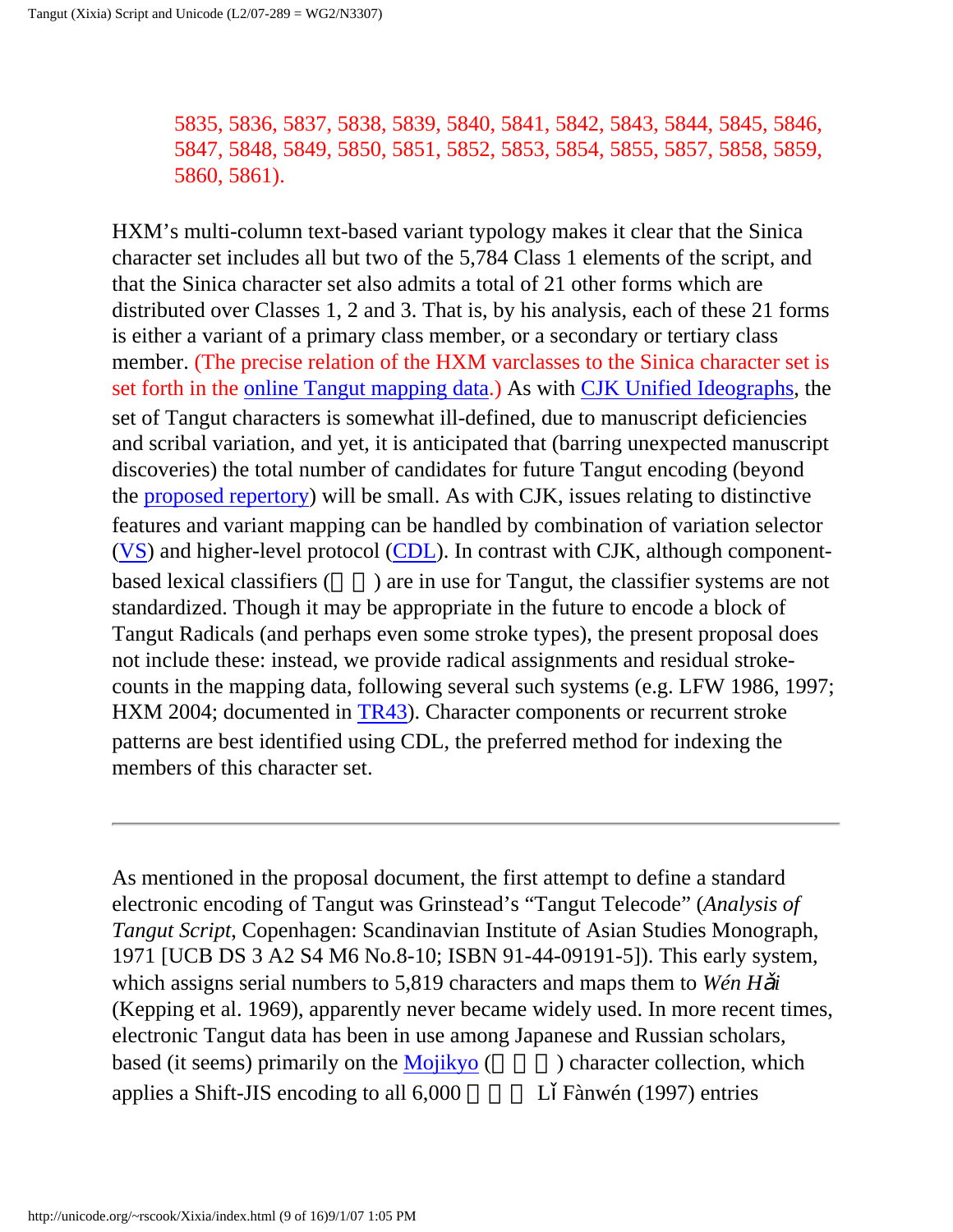(Mojikyo numbers 570001  $\ldots$  576000 = LFW:1997: 0001  $\ldots$  6000; see Arakawa Shintaro below; this outline font [augmented by a bitmapped radical & component font] was used by . . Кычанов [E.I. Kychanov], *Tangut-Russian-English-Chinese Dictionary*, Kyoto Univ., 2006; cf. Ikeda Takumi). See also the recent [work](http://www.china-e.com.cn/main/product/xixia.htm) on X xià undertaken at  $(B \text{ if } ng \text{ } Zh \text{ } ng \text{ } Yi \text{ } Electronic \text{ } E.$ 

In addition to the primary lexical sources mentioned above, primary manuscript sources of Tangut are translations of Buddhist (cf. Kychanov:1999 *Catalogue*;

Nishida Tatsuo, *[Tangut Lotus Sutra](http://www.sgi.org/english/News/nb/0504/nb050406.htm)*, 2004) and classical Chinese texts (e. g. Lín Y ngj n, The Tangut text of 'The Art *of War'*, 1994). For a general introduction to Tangut primary and secondary documents, see "
"
Readers' guide to Tangut literature] ( , 2004.2). For a recent bibliography of Tangut research in Chinese, Japanese, Russian, English, etc., see: *X xià gu nlián yánji wénxiàn mùlù* [A catalogue of Tangut-related research literature] (2002: ISBN: 4-902325-00-4). In addition to the recent computerization work by Hán Xi ománg (2004), see e.g. NAKAJIMA Motoki et al. (et al. (et al.  $($ ,  $)$   $\vdots$   $\vdots$   $\vdots$   $\vdots$   $\vdots$   $\vdots$   $\vdots$   $\vdots$   $\vdots$   $\vdots$   $\vdots$   $\vdots$   $\vdots$   $\vdots$   $\vdots$   $\vdots$   $\vdots$   $\vdots$   $\vdots$   $\vdots$   $\vdots$   $\vdots$   $\vdots$   $\vdots$   $\vdots$   $\vdots$   $\vdots$   $\vdots$   $\vdots$   $\vdots$   $\vdots$   $\vd$ 1997). For further information on Tangut, see also: **https://example.org/contract/social Chinese Academy of Social** Sciences (CASS), Institute of Ethnology and Anthropology

## **Images of some Tangut (X xià) texts and manuscripts**

<span id="page-10-0"></span>(JPG images, will open in a new window)

.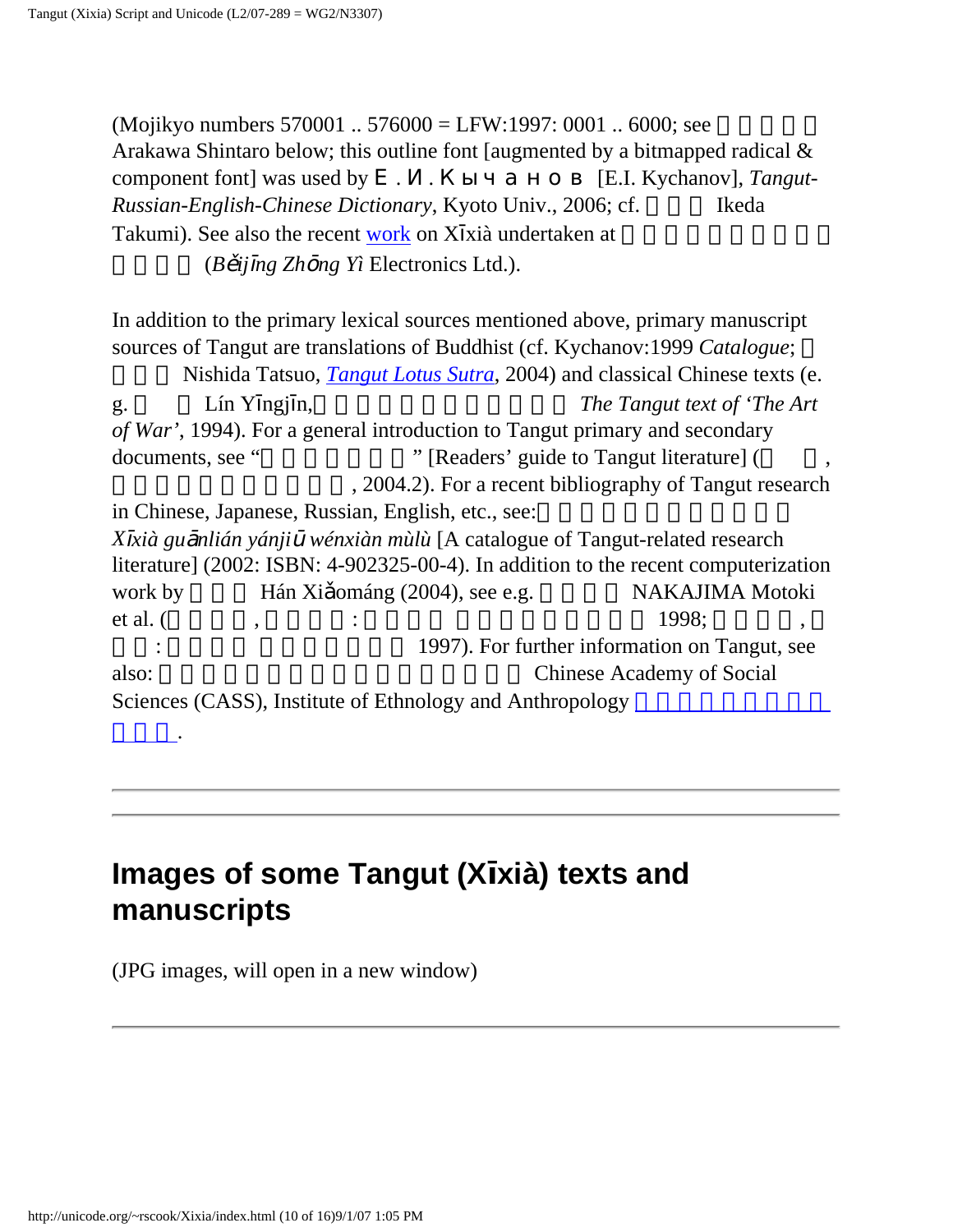

X xià /Ge\_ l u/ 'sound same': Tangut title of the ancient Tangut phonology book called *Tóngy n* (*'Homophones'*) in Chinese [\(TY\)](#page-5-1).



| Title page of | Tóngy |
|---------------|-------|
| Fànwén, 1986, |       |

| Title page of | Tóngy n Yánji ('Homophones' Research, |  |
|---------------|---------------------------------------|--|
| Fànwén, 1986, |                                       |  |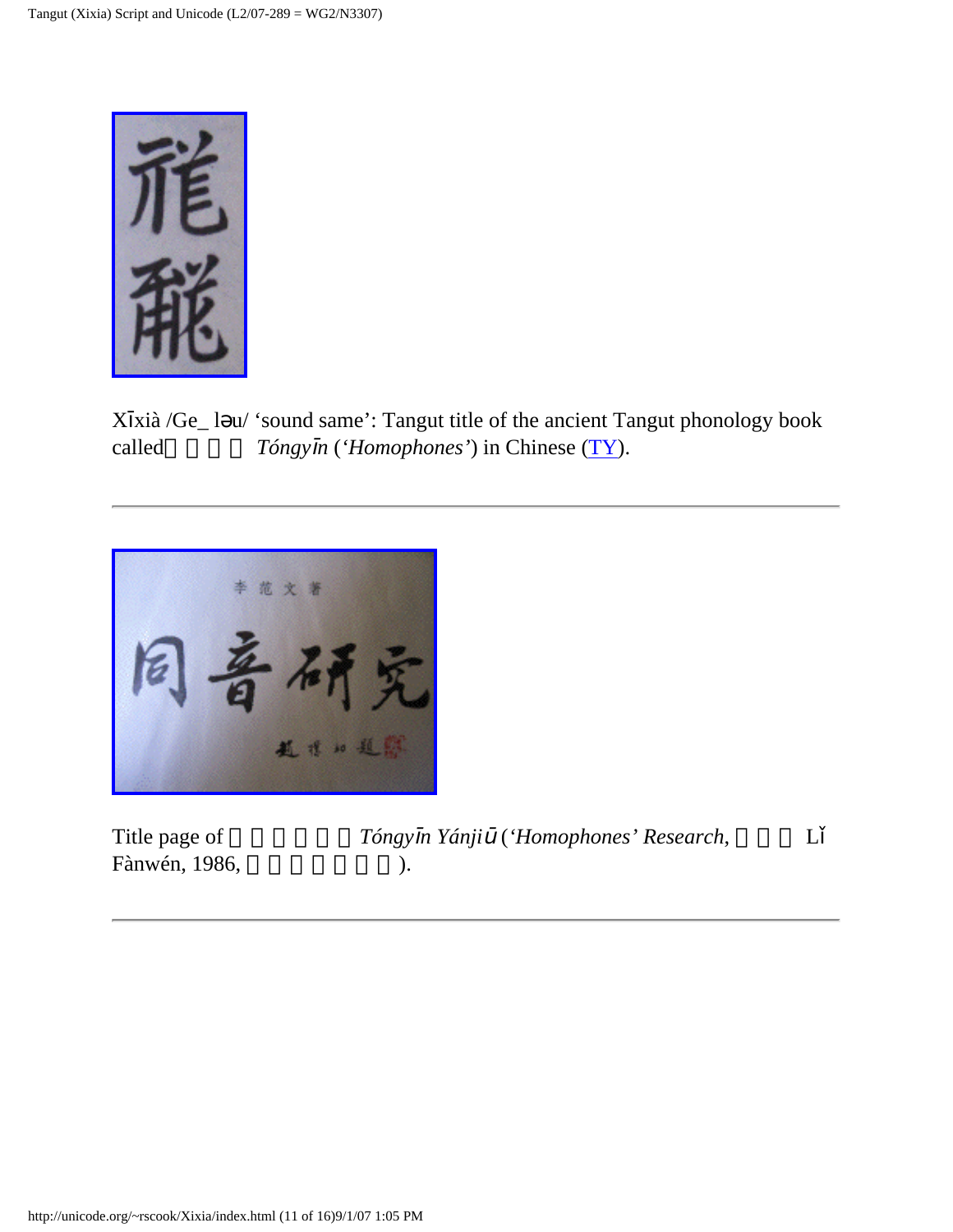

First page of the 1986 recension (title characters are at upper right, reading top-tobottom in columns).



Random inner page (1986:53A,B), showing "large" ( ) and "small" ( 'note') Tangut characters.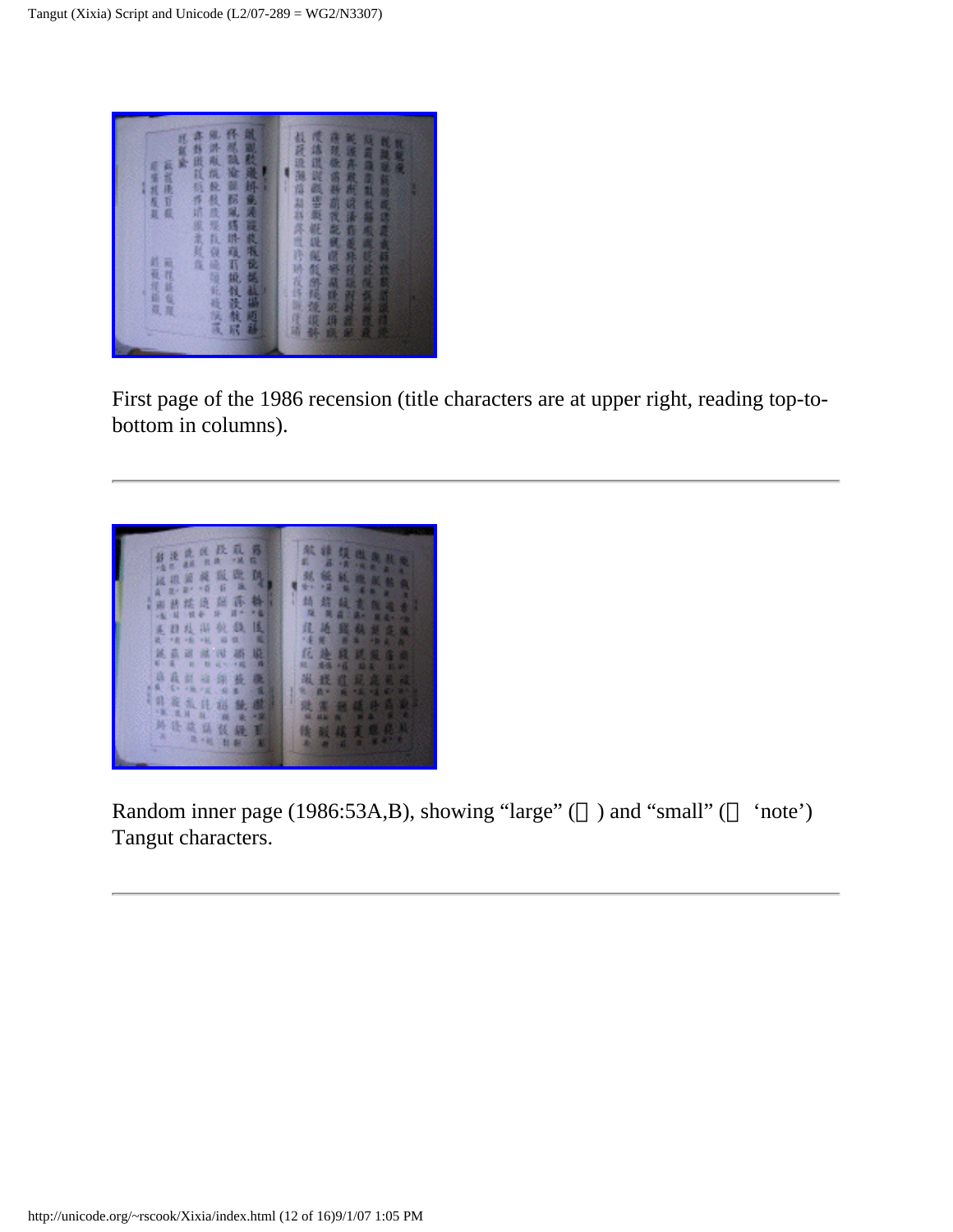

Random index pages (1986:820-1), exemplifying primary mapping data print source.



<span id="page-13-0"></span>Sample manuscript pages reproduced in (Case 1997; ISBN: 7- $5004 - 2113 - 3$ :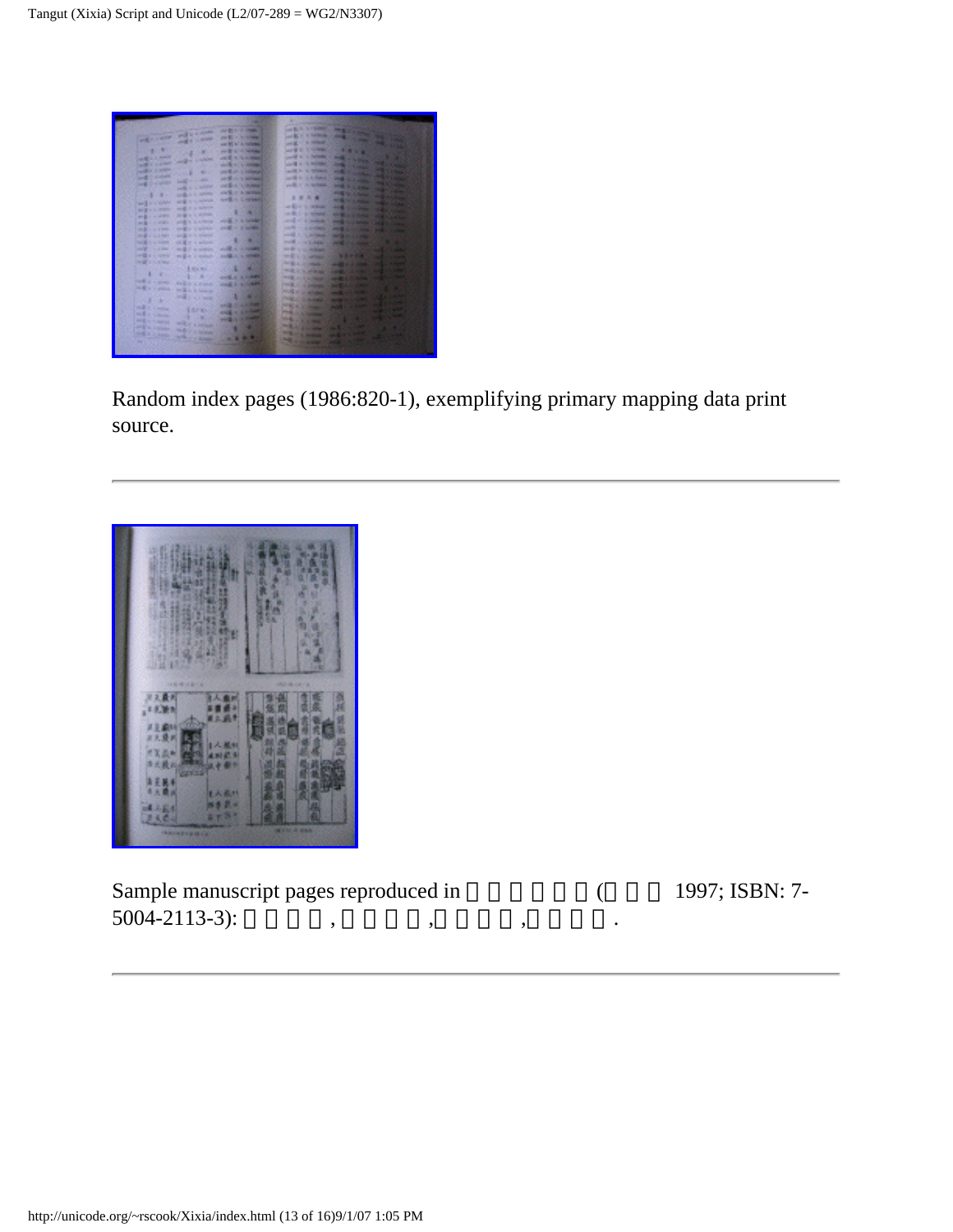

Another page from 1997, showing (lower right) examples of Tangut in Seal Script (Zhuànt ) style.

<span id="page-14-0"></span>

A page from the main body of the dictionary (1997:302.1572), showing the entry for the native name of the Tangut state (glossed "
").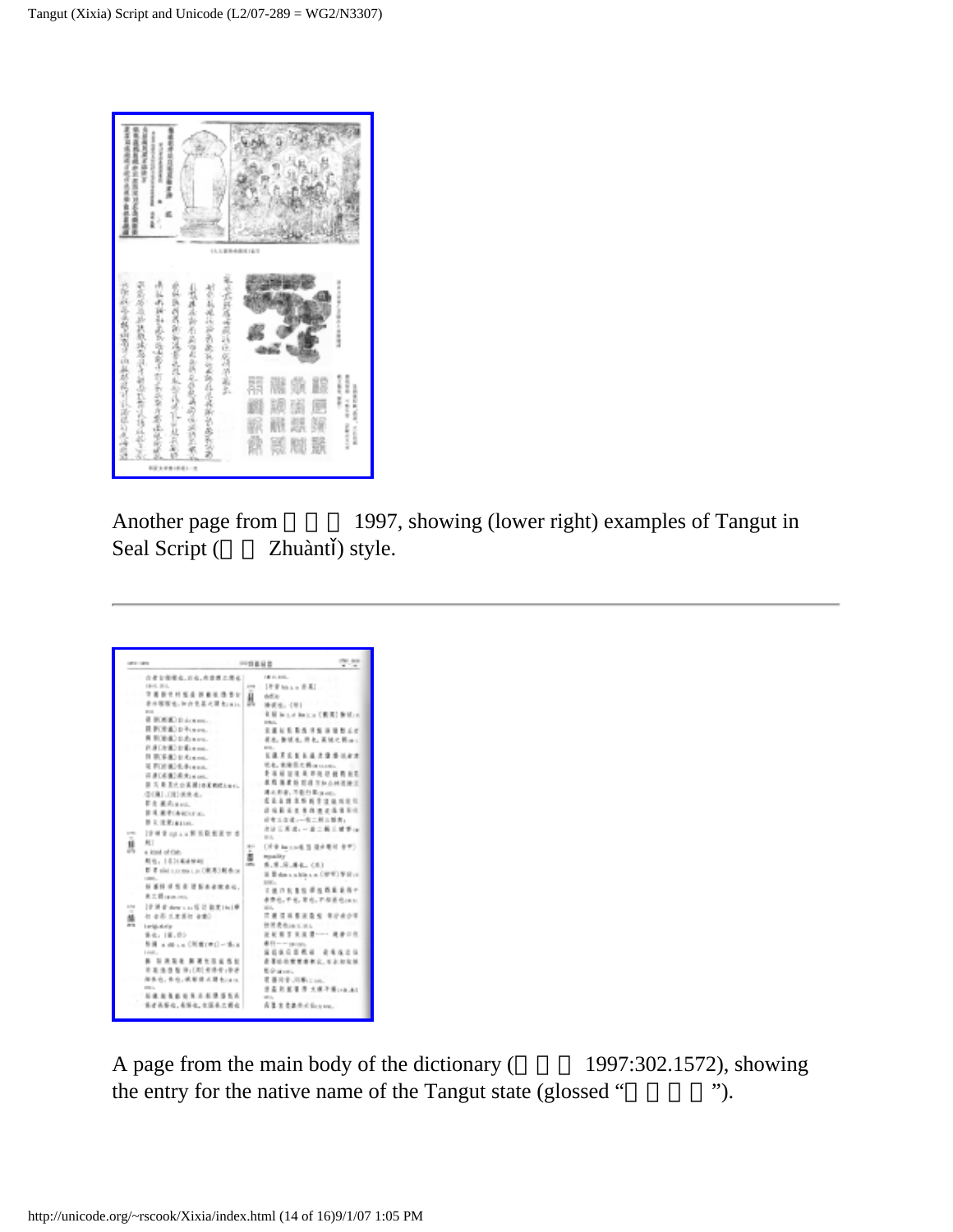<span id="page-15-0"></span>

The set of Tangut stroke types, Hán Xi ománg (2004).

For assistance in preparation of the present notes and materials for the encoding proposal, I am indebted to the following people at [Linguistics Institute, Academia Sinica, Taiwan:](http://www.ling.sinica.edu.tw/) Gong Hwang-cherng, Chuang Derming, Gau Yeachyi, C.C. Cheng, Lin Ying-chin, Jonathan Evans; and thanks also to [Hwang Ming](http://www.ihp.sinica.edu.tw/people_page/p41.htm)[chorng](http://www.ihp.sinica.edu.tw/people_page/p41.htm) of history and Philology, Academia Sinica.

Special thanks also to Ikeda Takumi, Jim Matisoff, Ken Lunde, Martin Heijdra, [Andrew](http://babelstone.blogspot.com/2006/11/mani-stones-in-many-scripts.html) [West](http://babelstone.blogspot.com/2006/12/christmas-presents.html), Atsuhiko Kato, Anan Yasuhiro, and Arakawa Shintaro. See the full acknowledgments in the [encoding](http://linguistics.berkeley.edu/~rscook/UTC/Tangut/)

[proposal](http://linguistics.berkeley.edu/~rscook/UTC/Tangut/).

#### **Page Generated in Perl:**

Sat Sep 1 13:04:17 2007 Berkeley, California, USA